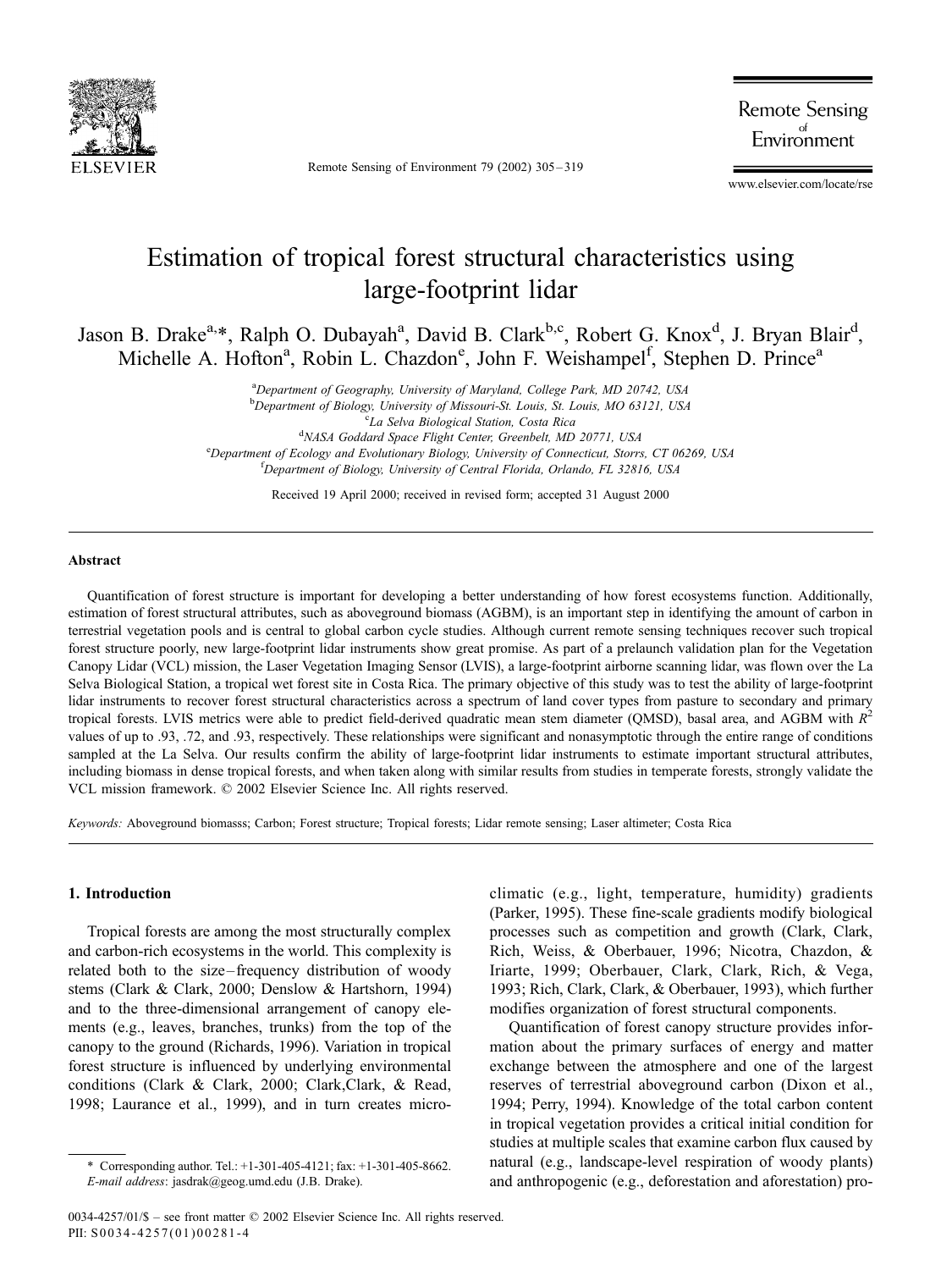cesses. However, the accurate estimation of structural characteristics (e.g., aboveground biomass—AGBM—or total mass of aboveground living tissues) of tropical forest vegetation remains a major obstacle (Dubayah et al., 1997).

Most studies use forest AGBM, which is approximately 50% carbon, as a surrogate for total aboveground carbon. Because biomass can only be directly measured through destructive sampling, it is usually estimated through a relationship with other measurable properties. Field studies typically use allometric relationships between total biomass and the height or bole diameter of trees. Although field biomass estimation methods are useful for local-scale studies, remote sensing techniques are necessary for the recovery of biomass over broader spatial scales.

Most remote sensing studies illustrate the empirical correlation between forest biomass and the intensity of EM energy (or the ratio of energy at different wavelengths) that is received by the instrument. Unfortunately, many types of remote sensing instruments suffer from the same problem: they are sensitive to changes in biomass in relatively young and/or homogeneous forests, but in older or heterogeneous forests the signal becomes less predictable with respect to changes in biomass.

Several studies have shown that passive optical instruments are insensitive to changes in tropical forest structural characteristics such as AGBM beyond secondary forests of 10-15 years (Curran, Foody, Lucas, Honzak, & Grace, 1997; Foody & Curran, 1994; Moran, Brondizio, Mausel, & Wu, 1994; Sader, Waide, Lawrence, & Joyce, 1989; Steininger, 1996). Metrics from synthetic aperture radar (SAR), such as backscatter, also tend to saturate in dense forest conditions (Imhoff, 1995; Kasischke, Melack, & Dobson, 1997; Waring et al., 1995; though see also Fransson, Walter, & Ulander, 2000; Smith & Ulander, 2000) and have been shown to be insensitive to changes in AGBM for secondary tropical forests with AGBM levels  $>60$  Mg/ha (Luckman, Baker, Kuplich, Yanase, & Frery, 1997).

New large-footprint lidar instruments (Blair, Coyle, Bufton, & Harding, 1994; Blair, Rabine, & Hofton, 1999) may be able to overcome the saturation problems of other remote sensing instruments. These instruments estimate canopy height as well as other parameters related to the vertical arrangement of canopy elements from the top of the canopy to the ground by directly measuring vertical structure (Blair et al., 1999; Lefsky, Harding, Cohen, Parker, & Shugart, 1999b; Weishampel, Ranson, & Harding, 1996). However, this technology has not been applied to tropical forests. The objective of this study was to test the ability of a new airborne large-footprint mapping laser altimeter instrument to accurately estimate tropical forest structural characteristics such as AGBM and basal area in a dense, wet tropical forest. Related large-footprint laser altimetry technology will soon be incorporated in the spaceborne Vegetation Canopy Lidar (VCL) mission (Dubayah et al., 1997; Dubayah, Knox, Hofton, Blair, & Drake, 2000).

In this paper, we first provide a brief background on lidar remote sensing, including previous lidar studies of forest structure, and highlighting some differences between existing systems. Next, we describe our study site and the new lidar instrument used in this study. Finally, we present the results from this lidar instrument and discuss these results in relation to previous remote sensing efforts to estimate tropical forest structure.

## 2. Lidar remote sensing

Lidar (light detection and ranging) is an active remote sensing technique using laser light. Lidar systems measure the round-trip time for a pulse of laser energy (usually with a near-infrared wavelength for vegetation studies) to travel between the sensor and the target. This incident pulse of energy interacts with canopy (e.g., leaves and branches) and ground surfaces and is reflected back to the instrument. The travel time of the pulse, from initiation until it returns to sensor, is measured and provides a distance or range from the instrument to the object (hence, the common use of the term ''laser altimetry,'' which is now generally synonymous with lidar).

Current lidar systems for terrestrial applications differ in: (1) whether they record the range to the first return, last return, multiple returns, or fully digitize the return signal; (2) footprint size (from a few centimeters to tens of meters); and (3) sampling rate/scanning pattern. Most commercial airborne lidar systems are low-flying, small-footprint  $(5-30 \text{ cm}$  diameter), high pulse rate systems  $(1000-$ 10,000 Hz). In addition, most commercial lidar systems record the range to the highest, and/or lowest, reflecting surface within the footprint, and are not fully imaging, using instead many laser returns in close proximity to each other to recreate a surface.

Small-footprint lidar sensors may not be optimal for mapping forest structure for several reasons. First, smalldiameter beams frequently miss the tops of trees (see Nelson, 1997). Secondly, because of their small beam size, mapping large areas requires extensive flying. Finally, with systems that only record first and/or last returns, it is difficult to determine if a particular shot has penetrated the canopy all the way to ground. In areas of high canopy, only one in several thousand returns may be from the ground (Blair & Hofton, 1999). If this topography cannot be recovered, accurate height determination is impossible because canopy height is measured relative to the ground.

Large-footprint lidar systems (Blair et al., 1994, 1999) have several advantages that help avoid these problems. First, by increasing the footprint size to the approximate crown diameter of a canopy-forming tree ( $\sim$  10–25 m), laser energy consistently reaches the ground even in dense forests (Weishampel et al., 1996). Second, the larger footprint size also avoids the biases of small-footprint systems that frequently miss the tops of trees. Third, large-footprint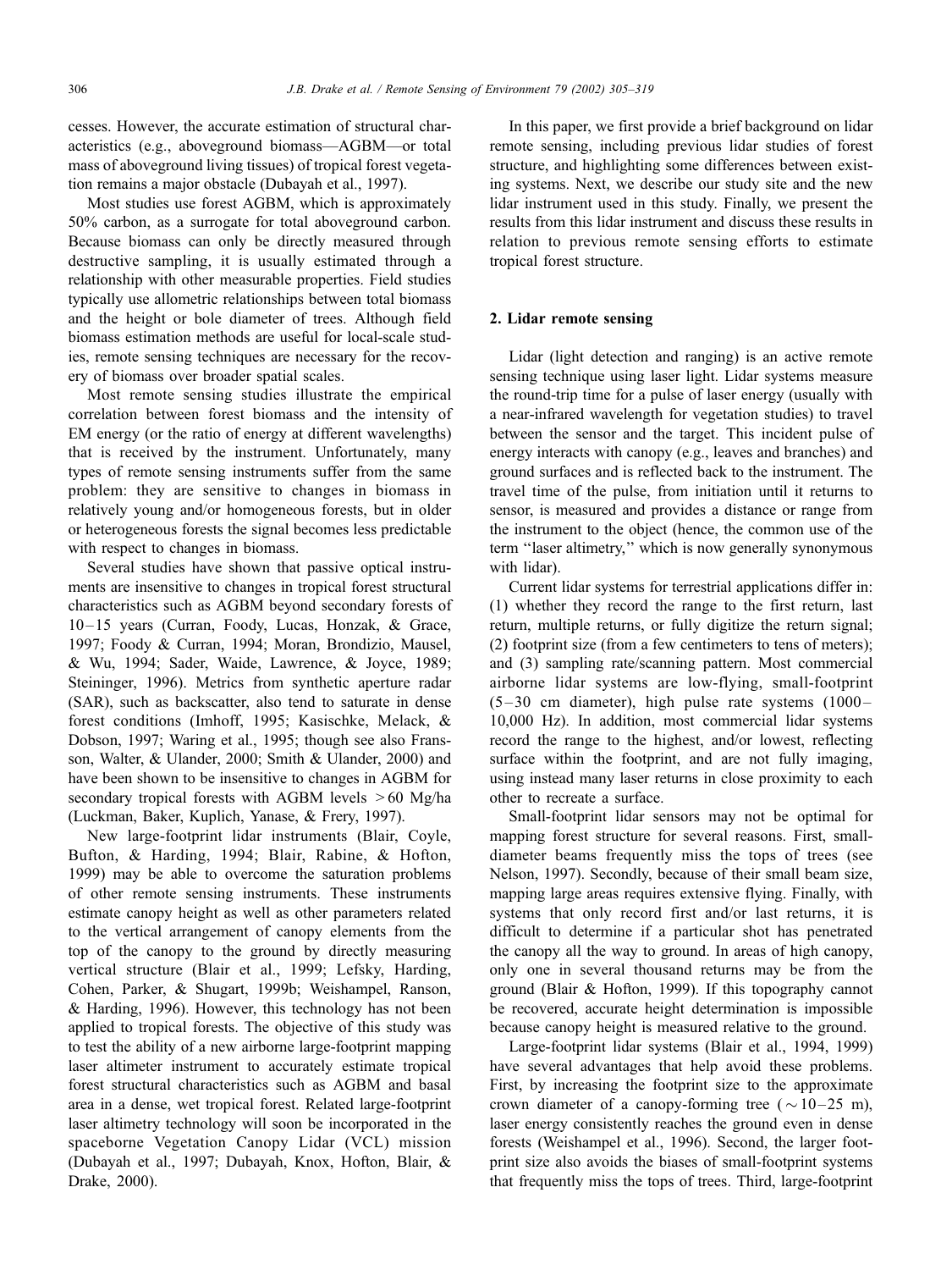systems fly at higher altitudes and enable a wide image swath, which reduces the expense of mapping large areas on the ground (Blair et al., 1999). Finally, large-footprint lidar systems also digitize the entire return signal (or ''waveform''), thus, providing data on the vertical distribution of intercepted surfaces (i.e., canopy and ground elements) from the top of the canopy to the ground.

The conceptual basis for a large-footprint lidar return is illustrated in Fig. 1. The time history of the reflected energy is fully digitized and is converted to units of distance (accounting for the speed of light through the atmosphere). The first energy return above a threshold is used to derive the distance to the canopy top and the midpoint of the last energy return is used to find the range to ground, the subtraction of which yields laser-derived canopy height. The return waveform gives a record of the vertical distribution of nadir-intercepted surfaces (i.e., leaves and branches). At any particular height, the amplitude of the waveform measures the strength of the return. Thus, for surfaces with similar reflectances and geometry within a footprint (and under similar atmospheric conditions), a larger amplitude indicates more canopy material and a smaller amplitude less. The waveform provides only an apparent canopy profile (leaves and branches) because of attenuation of the beam through the canopy and must be adjusted to approximate the true canopy profile (Lefsky et al., 1999b; Ni-Meister, Jupp, & Dubayah, in press).



Fig. 1. Conceptual basis of lidar remote sensing. Incident Gaussian-distributed pulses of laser energy from airborne or spaceborne instruments reflect off various portions of the canopy, resulting in a return waveform where the amplitude of the pulse is a function of the area of reflecting surfaces (leaves and branches) at that height. The entire waveform gives the vertical distribution of surfaces intercepted by the incident beam. Some of the incident light penetrates all the way through the canopy to produce the last large-amplitude Gaussian-shaped spike in the waveform known as the ground return. Lidar systems do not measure canopy height, but rather a target range determined by measuring the travel time of the pulse (accounting for the speed of light through the atmosphere). Canopy height is determined by subtracting the range to the ground from that to the first detectable return or some threshold above that return. The LVIS, a large-footprint airborne scanning lidar instrument that was used in this study, is illustrated in the top portion of the figure.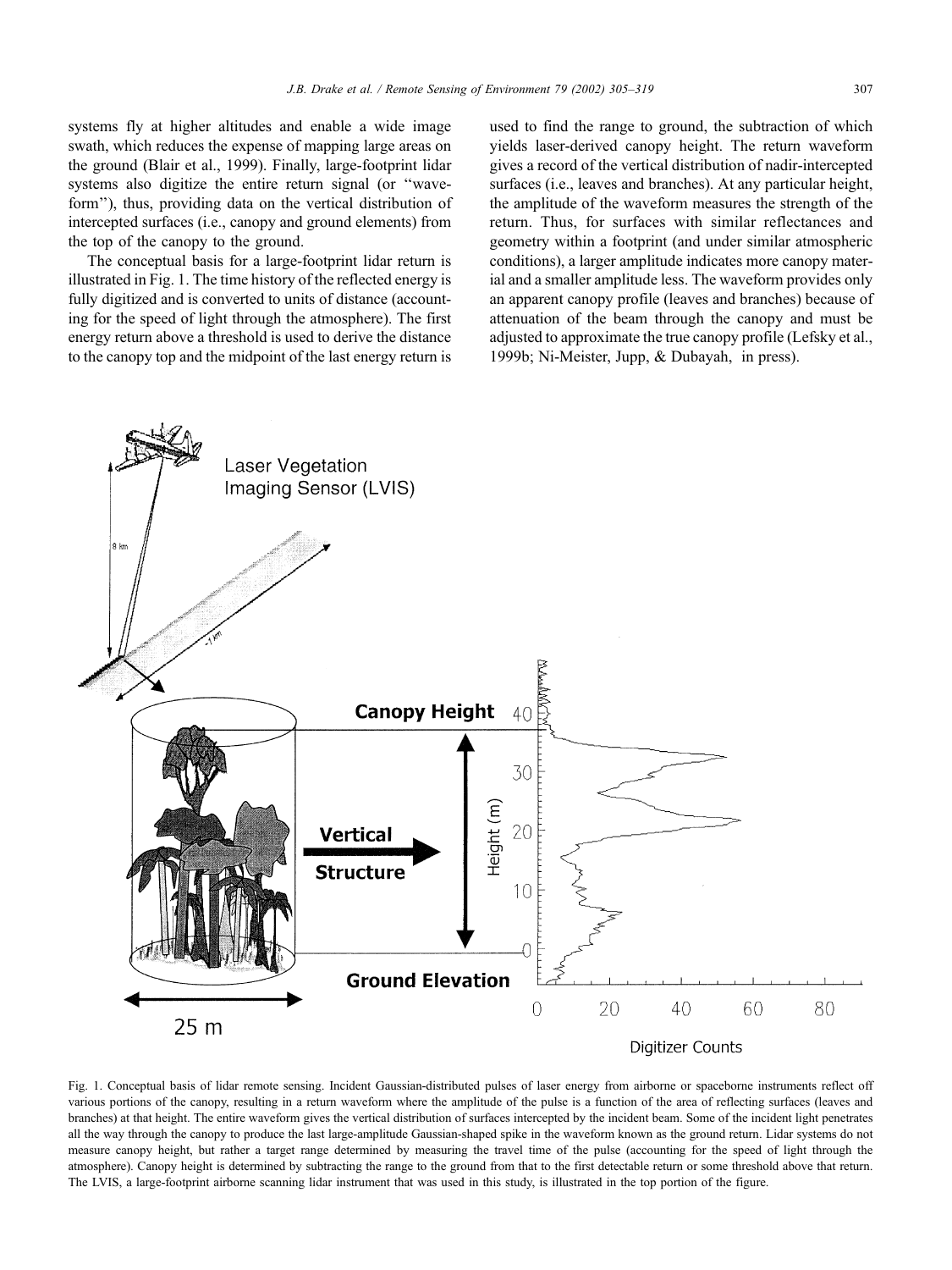#### 2.1. Previous lidar studies of forest structure

Measurements from small-footprint laser altimeter instruments have been useful in estimating tree heights (e.g., Magnussen & Boudewyn, 1998; Naesset, 1997; Nelson, Swift, & Krabill, 1988; Nilsson, 1996), percent canopy cover (Weltz, Ritchie, & Fox, 1994), timber volume (Naesset, 1997) and, in some cases, forest AGBM (Nelson et al., 1988). However, these fine-resolution sensors typically yield consistent ground returns only in relatively open forest canopies (Weishampel et al., 1996), thus, making AGBM estimation difficult in dense tropical forests. Previous attempts to estimate tropical forest AGBM using small-footprint laser altimeters have also been complicated by the incompatibility of data sets, e.g., the lack of coincident field- and laser-derived data (Nelson, 1997; Nelson, Gregoire, & Oderwald, 1998; Nelson, Oderwald, & Gregoire, 1997).

Large-footprint lidar measurements incorporating information contained in the laser return waveform have been used to derive canopy height and structure in a variety of canopy closure conditions (e.g., Lefsky et al., 1999b; Means et al., 1999). Because these large-footprint lidar instruments consistently measure subcanopy topography even under conditions of high canopy closure, they have been shown to recover forest canopy structure that is statistically indistinguishable from field measurements (Lefsky, 1997), and are able to accurately capture spatial patterns of canopy heights (Drake & Weishampel, 2000). These instruments have also accurately estimated AGBM in both Douglas fir/

western hemlock (Lefsky et al., 1999a; Means et al., 1999) and temperate mixed-deciduous forests (Lefsky et al., 1999b). In both cases, data from the lidar instruments were incorporated into regression models to derive plot-level forest structural (e.g., AGBM) estimates. These relationships were found to be significant even through dense structural conditions. For example, Means et al. (1999) predicted total plot AGBM with  $R^2$  values of up to .96 using lidar-based AGBM estimation models through biomass levels of 1300 Mg/ha, far exceeding the normal saturation point of radar ( $\approx$  150 Mg/ha from Dobson et al., 1992; Imhoff, 1995; Ranson, Sun, Weishampel, & Knox, 1997; Waring et al., 1995). These results suggest that data from the upcoming (2001) spaceborne VCL (Dubayah et al., 1997) mission will greatly improve global biomass estimates.

### 3. Methods

#### 3.1. La Selva Biological Station

The La Selva Biological Station (Fig. 2; also see Clark, 1990; Matlock & Hartshorn, 1999; McDade, Bawa, Hespenheide, & Harshorn, 1994) is located near the Sarapiquí River in northeast Costa Rica. Over its 46-year history, La Selva has become one of the most heavily studied tropical field stations in the world (McDade et al., 1994). This 1536-ha area is comprised of a mixture of lowland primary and secondary tropical wet forest (Holdridge, Grenke, Hatheway, Liang, & Tosi, 1971), abandoned pasture, current and



Fig. 2. La Selva Biological Station is located near the Sarapiquı´ River in northeast Costa Rica. This 1536-ha area is a mixture of primary and secondary wet tropical rainforest, pasture, plantations, and agroforestry plots.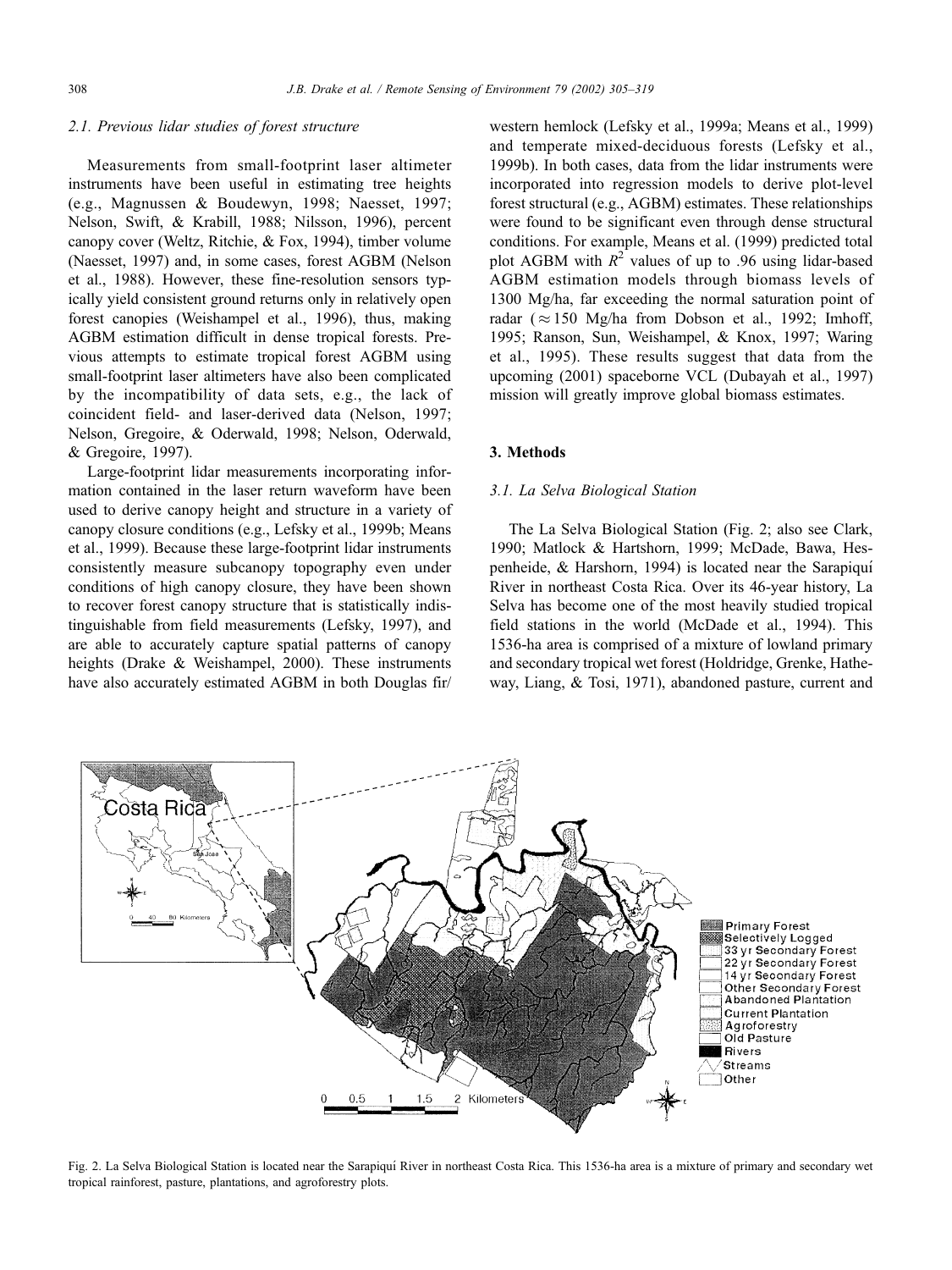| Forest structural summaries for all field data used in this study by land cover types sampled at the La Selva Biological Station |                           |                    |                   |                  |                                       |                                                 |                                           |
|----------------------------------------------------------------------------------------------------------------------------------|---------------------------|--------------------|-------------------|------------------|---------------------------------------|-------------------------------------------------|-------------------------------------------|
| Land<br>cover type                                                                                                               | Approximate<br>age (year) | Number of<br>sites | Plot size<br>(ha) | OMSD<br>$(cm)^a$ | Basal area<br>$(m^2 \text{ ha}^{-1})$ | Mean estimated<br>$AGBM$ (Mg ha <sup>-1</sup> ) | Related study/data source                 |
| Primary forest                                                                                                                   | old-growth                | 18                 | 0.5               | 20.76            | 23.6                                  | 160.5                                           | Clark and Clark (2000)                    |
| Secondary forest                                                                                                                 | 31                        |                    | $0.05^{\rm b}$    | $22.24^{\circ}$  | 26.71                                 | 147.7                                           | $VCL^d$                                   |
|                                                                                                                                  |                           |                    | 0.25              | 12.85            | 22.05                                 | 129.4                                           | Nicotra et al. (1999)                     |
|                                                                                                                                  | 14                        |                    | 0.25              | 10.46            | 14.28                                 | 78.5                                            | Nicotra et al. (1999)                     |
| Agroforesty                                                                                                                      |                           |                    | 0.12              | 9.03             | 14.48                                 | 34.3                                            | Menalled et al. (1998, literature values) |
| Pasture                                                                                                                          |                           |                    | $0.05^{\rm b}$    | N/A              | N/A                                   | 8                                               | Olson et al. (1983, literature values)    |

Forest structural summaries for all field data used in this study by land cover types sampled at the La Selva Biological Station

Table 1

 $b^a$  See Eq. (1).<br>b Size of an LVIS footprint.

 $\degree$  Stem diameters not measured above buttressing, median stem diameter = 18.70. d Data collected as part of 1998 prelaunch VCL field campaign at La Selva.

abandoned plantations, and agroforestry plots. The elevation range at La Selva is approximately 35– 135 m above sea level, with a north– south gradient resulting in higher elevations and steeper slopes to the south where it borders on the 47,000-ha Braulio Carrillo National Park. The soils at La Selva are primarily a mixture of inceptisols (particularly in alluvial terraces) in the north and residual ultisols to the south (Clark et al., 1998).

The primary forest estimated AGBM and basal area values at La Selva are low in comparison with other primary tropical rainforests (Brown, 1997; Brown et al., 1995; Laurance et al., 1999; Saldarriaga, West, Tharp, & Uhl, 1988). This may be due to differences between tropical moist forests (where the majority of studies are conducted) and tropical wet forest such as La Selva (see Clark & Clark, 2000, for a more detailed discussion). Nevertheless, the variety of land cover types and the wealth of ancillary data (e.g., soil, topography, forest structural data) available make La Selva an ideal study site for this study.

# 3.2. Field data

Forest structural data (Table 1) were collected across a successional spectrum ranging from abandoned pasture to primary wet tropical forests (Fig. 2). Primary tropical forest data were collected in eighteen 0.5-ha plots that are part of an ongoing landscape-scale carbon storage and flux study (Clark & Clark, 2000). The plots were stratified over three edaphic conditions: relatively fertile flat inceptisols on old alluvial terraces (A plots), relatively infertile ultisols areas on ridgetops (L plots), and ultisol areas on steep slopes (P plots). All 18 plots were geolocated without knowledge of existing forest structure. This approach eliminates placement biases that can lead to large inaccuracies when AGBM values are extrapolated over a landscape scale (Brown et al., 1995; Clark & Clark, 2000).

Secondary forest data were collected in three different areas that were approximately 14, 22 (Chazdon, 1996; Guariguata, Chazdon, Denslow, Dupuy, & Anderson, 1997; Nicotra et al., 1999), and 31 (Pierce, 1992) years old, respectively, as of March 1998. The 14- and 22-yearold secondary forest plots are each approximately 0.5 ha.

Within the 31-year-old secondary forest area, six circular plots of 12.5-m radius were geolocated so as to approximately coincide with lidar footprints.

In each primary forest plot, all stem diameters greater than 10 cm were measured in a marked location on each tree, either at breast height (1.37 m) or, when necessary, above buttressing (Clark & Clark, 2000). In the 31-year-old secondary forest plots, all stem diameters greater than 10 cm at breast height were measured. In the 14- and 22-year-old secondary forest plots, all stem diameters greater than 5 cm at breast height were recorded. These measurements were taken both as a part of a March 1998 VCL calibration/validation campaign and as a part of the separate long-term studies.

Stem diameters were used to calculate quadratic mean stem diameter (QMSD, Eq. (1)), basal area, and AGBM using an equation for tropical wet forests (Brown, 1997). QMSDs were calculated to compensate for the different (i.e., 5 vs. 10 cm) minimum diameter thresholds that were used in the existing studies. In addition, published AGBM values from agroforestry plots at La Selva (Menalled, Kelty, & Ewel, 1998) and for tropical pastures (Olson, Watts, & Allison, 1983) were used in this study.

$$
QMSD = \left[\frac{(\sum D^2)}{n}\right]^{1/2} \tag{1}
$$

where  $D$  is the stem diameter and  $n$  is the number of stem diameters in the area.

## 3.3. Lidar data

The airborne instrument used in this study is the Laser Vegetation Imaging Sensor or LVIS (Blair et al., 1999). LVIS is a medium-altitude imaging laser altimeter designed and developed at NASA's Goddard Space Flight Center. Variable-sized footprints and a randomly positionable laser beam and 7° telescope field of view allow LVIS to operate in a variety of modes. Footprint diameters can be varied from 1 to 70 m and footprint spacing can be varied both along and across track. The return signal, or waveform, is digitally recorded and converted to units of distance (by accounting for the speed of light through the atmosphere). In this study,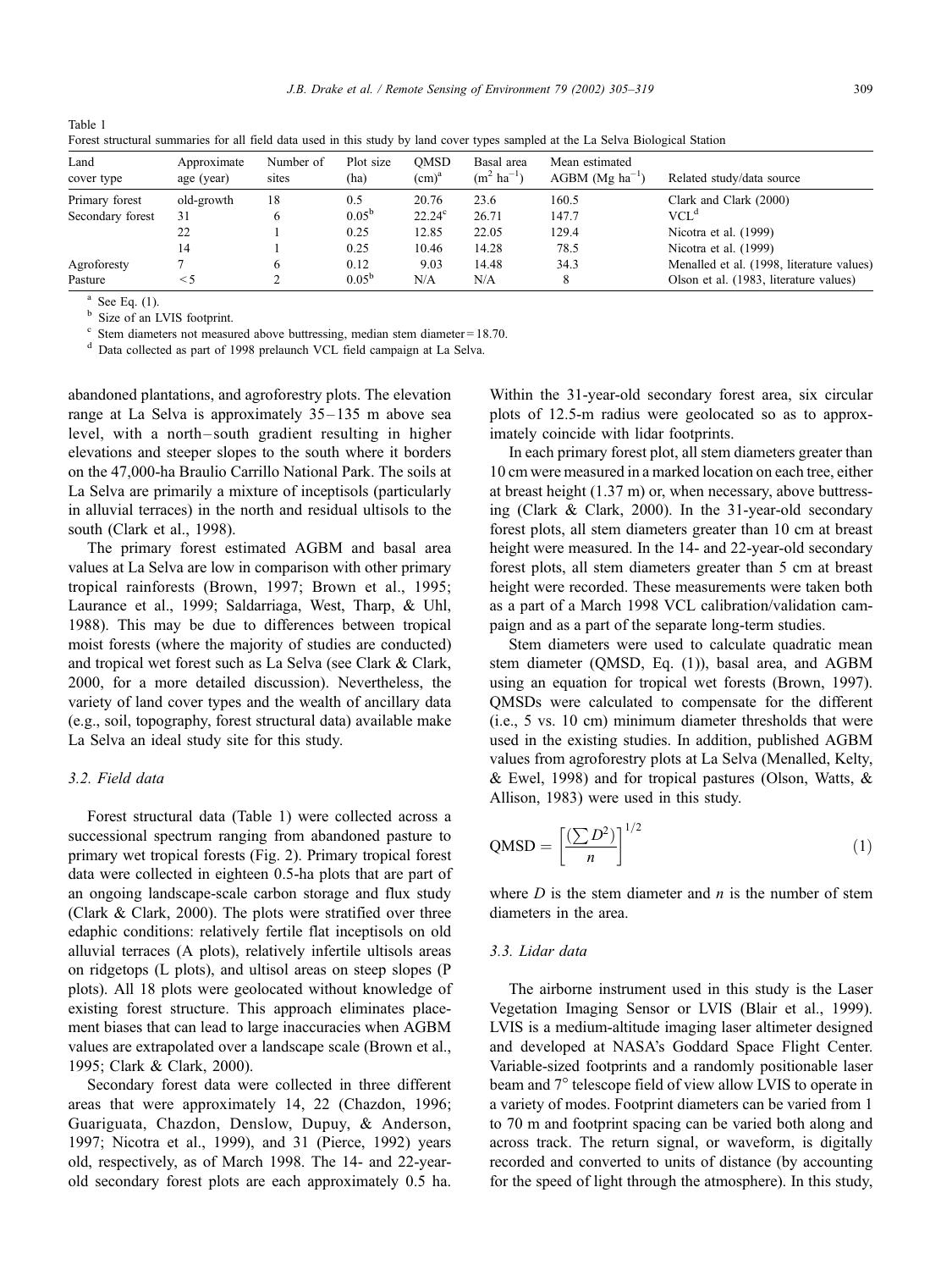

Fig. 3. Metrics derived from lidar waveforms. See text for discussion. These metrics were then used to estimate forest structural characteristics such as AGBM at both the footprint and stand levels.

the vertical resolution was approximately 30 cm, as determined by the digitization rate. Ancillary information such as the pointing direction and position of the laser at the time of each pulse (provided using an inertial navigation system and GPS unit) are also recorded. The combination of these data postflight enables the geolocation of the laser footprint on the ground within a global reference frame (usually to better than 1 m horizontal accuracy) (Hofton et al., 2000a).

In March 1998, LVIS was flown in a NASA C-130 airplane to map the La Selva Biological Station and surrounding regions of NE Costa Rica. LVIS was in VCL emulator mode and operated at an altitude of 8 km above the ground to produce eighty 25-m diameter footprints separated by  $\sim$  25 m along- and  $\sim$  9 m across-track (see Fig. 1). Unlike previous laser altimeter instruments that record



Fig. 4. (A) Footprint-level (0.05 ha) analysis involved all stems that were located within LVIS footprints. (B) Plot-level analysis involved all stems that were located within a plot and all LVIS shots that fell entirely within the same plot (i.e., 12.5 m from the plot edge). In this case, the clear LVIS shots would be included but the gray shot would not. At both the footprint and plot levels, the stems that fell within the designated areas were used to calculate forest structural characteristics such as basal area and AGBM. The relationship between these field values were then compared to metrics from individual footprints (A) or means of metrics for all footprints within the plot (B).

narrow transects of data, LVIS is able to map entire landscapes with relatively few flights. Only LVIS footprints that were coincident with field study plots (see below for details) were selected.

Four metrics were derived from the waveforms (see Fig. 3). Lidar canopy height (LHT) was calculated by identifying: (1) the location within the waveform when the signal initially increases above a mean noise level/ threshold (the canopy top), and (2) the center of the last Gaussian pulse (the ground return), and then calculating the distance between these locations. Second, the height of median energy (HOME) was calculated by finding the median of the entire signal (i.e., above the mean noise level) from the waveform, including energy returned from both canopy and ground surfaces. The location of the median energy is then referenced to the center of the last Gaussian pulse to derive a height. The HOME metric is, therefore, predicted to be sensitive to changes in both the vertical arrangement of canopy elements and the degree of canopy openness (including tree density). Third, the height/median ratio (HTRT) is simply the HOME divided by canopy height. The HTRT provides an index of how the location of HOME may change relative to the LHT through succession. Finally, a simple ground return ratio (GRND) was calculated by taking the total intensity (i.e., the number of digitizer counts) contained in all 30-cm vertical bins contained in the last Gaussian peak (Hofton, Minster, & Blair, 2000b) divided by the sum of the intensity of all other canopy vertical bins of the waveform (see Fig. 3). Thus, GRND provides an approximation of the degree of canopy closure (note that the canopy closure can be directly derived from the waveform with certain canopy assumptions, as found in Means et al., 1999). These four metrics were then incorporated into a stepwise regression procedure to predict field measured basal area and QMSD and field-estimated AGBM.

## 3.4. Analysis

The analysis involving ground and laser altimeterderived data was performed at both the level of individual LVIS footprints (25-m diameter circle) and at the level of the

Table 2

Summaries for all lidar data used in this study by land cover types sampled at the La Selva Biological Station

| Land<br>cover type   | Approximate<br>age (year) | <b>LHT</b><br>(m) | <b>HOME</b><br>(m) | <b>HTRT</b> | <b>GRND</b> |
|----------------------|---------------------------|-------------------|--------------------|-------------|-------------|
| Primary forest       | old-growth                | 31.33             | 20.14              | 0.64        | 0.014       |
| Secondary forest     | 31                        | 25.48             | 16.65              | 0.65        | 0.016       |
|                      | 22                        | 17.68             | 11.32              | 0.63        | 0.013       |
|                      | 14                        | 23.67             | 9.21               | 0.38        | 0.023       |
| Agroforestry         | 7                         | 9.47              | 1.68               | 0.17        | 0.067       |
| Pasture <sup>a</sup> | $\leq$ 5                  | 5.09              | 0.54               | 0.11        | 0.740       |

<sup>a</sup> Data from two LVIS shots from abandoned pasture sites at La Selva were compared to tropical pasture AGBM data from Olson et al. (1983).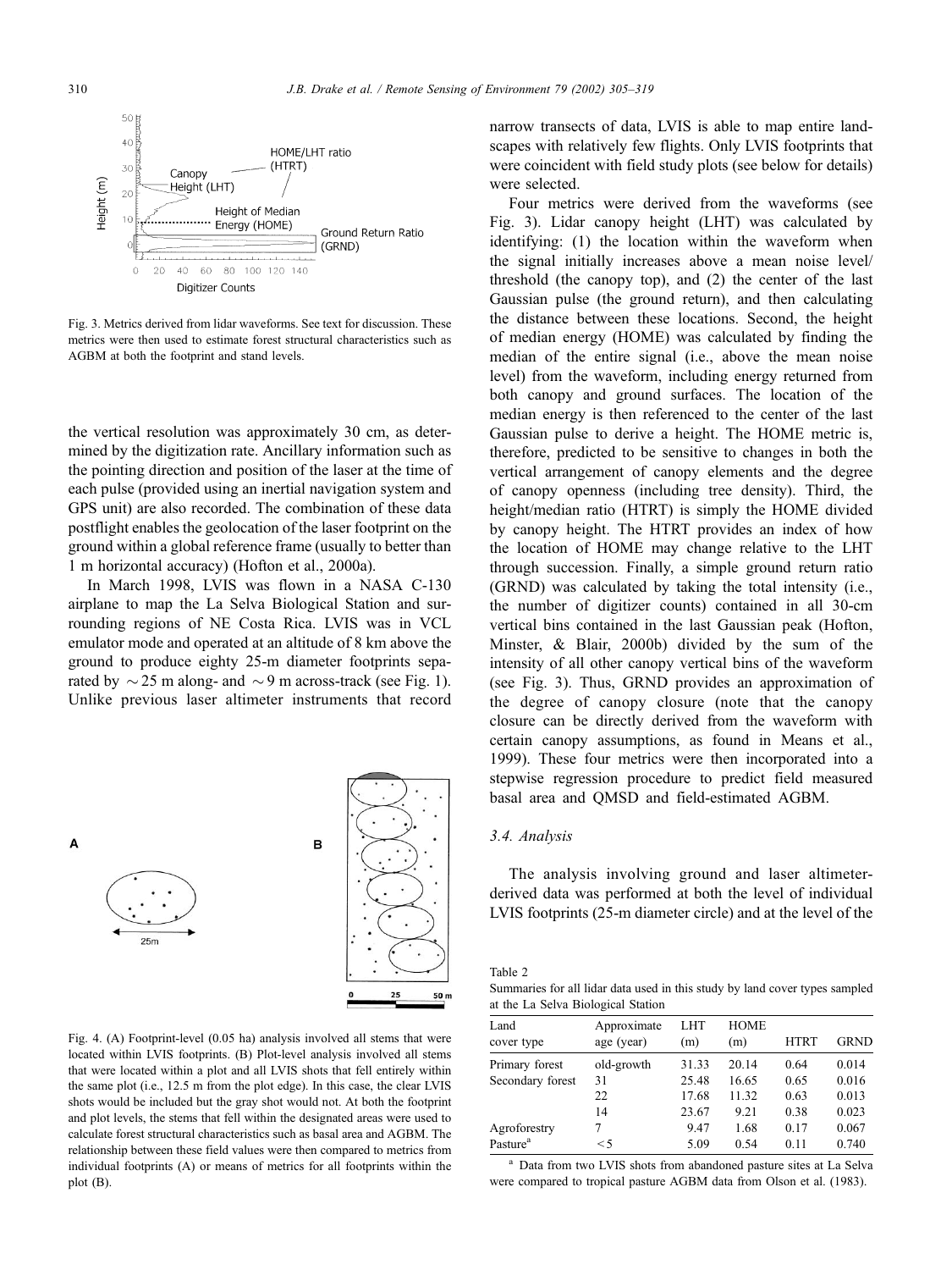Table 3

|  |  |  |  |  | Regression equations and values for footprint-level (0.05 ha) forest structural characteristics |
|--|--|--|--|--|-------------------------------------------------------------------------------------------------|
|  |  |  |  |  |                                                                                                 |

| Forest structural characteristic | Equation                                                          | $R^2*$ | RMSE  |
|----------------------------------|-------------------------------------------------------------------|--------|-------|
| QMSD (cm)                        | $(1)$ QMSD = 10.39 + 0.72 $\times$ HOME                           | .59    | 3.84  |
|                                  | $(2)log(QMSD) = 1.14 + 0.05 \times LHT - 0.05 \times HOME - 0.72$ | .77    | 3.74  |
|                                  | $\times$ GRND + 2.43 $\times$ HTRT                                |        |       |
| Basalarea $(m^2/ha)$             | $(3)$ Sqrt $(BArea) = 5.11 - 6.28 \times GRND$                    | .27    | 7.88  |
|                                  | $(4)$ Sqrt $(BArea) = 3.24 + 0.04 \times LHT - 4.12$              | .39    | 7.16  |
|                                  | $\times$ GRND + 1.15 $\times$ HTRT                                |        |       |
| Estimated $AGBM(Mg/ha)$          | $(5)log(AGBM) = 3.58 + 0.07 \times HOME$                          | .53    | 63.17 |
|                                  | $(6)$ log(AGBM) = 2.06 + 0.07 × LHT – 0.08 × HOME                 | .73    | 60.02 |
|                                  | $-1.05 \times$ GRND + 3.51 $\times$ HTRT                          |        |       |

\* All values significant ( $P < .01$ ).

average plot size (0.5 ha) for areas with coincident LVIS and field data (Fig. 4A and B). For each field plot, only LVIS footprints that are located entirely within the plot (i.e., footprint center over 12.5 m from plot edge) were selected to avoid the affects of outside canopy structure that was not measured on the ground (Fig. 4).

In all plots where stem maps were available (18 primary plots and the six 31-year-old secondary forest plots), footprint-level analysis was performed. All stems located within each LVIS footprint were selected and used to calculate forest structural characteristics (see below). In addition, a plot-level analysis was performed using all stems and LVIS footprints that fell entirely within each field plot (or in the case of pasture, using shots falling within an area of pasture) (Fig. 4). Field and lidar data from the six footprint-sized plots were combined into two (0.15 ha) plot-scale subsets.

The diameters of all stems within the respective footprints or plots were used to calculate stem basal area. These stem diameters were also used to estimate AGBM using the tropical wet forest allometric equation (Eq. (2)) of Brown (1997):

$$
AGBMs = 21.297 - 6.953(D) + 0.740(D2)
$$
 (2)

where  $D$  is the stem diameter in centimeters and  $AGBM<sub>s</sub>$  is the estimated oven-dried AGBM in kg for the stem.

Basal area and estimated AGBM were then summed within the footprint or plot and were converted to standard units of area (m<sup>2</sup>/ha and Mg/ha, respectively). Additionally, the QMSD (Eq. (1)) within each footprint or plot was also calculated.

At the footprint level, the lidar metrics were derived from individual waveforms. Plot-level values were calculated as

| I |  |
|---|--|
|---|--|

|  |  |  | Regression equations and values for plot-level $(0.25-0.5 \text{ ha})$ forest structural characteristics |
|--|--|--|----------------------------------------------------------------------------------------------------------|
|--|--|--|----------------------------------------------------------------------------------------------------------|

| Forest structural characteristic | Equation                                                                                   | $R^{2*}$ | RMSE <sup>a</sup> |
|----------------------------------|--------------------------------------------------------------------------------------------|----------|-------------------|
| QMSD (cm)                        | $(1)$ QMSD = 8.19 + 0.81 $\times$ HOME                                                     | .92      | 2.09              |
|                                  | $(2)$ QMSD = 5.97 + 0.15 $\times$ LHT + 1.05<br>$\times$ HOME $-$ 0.01 [LHT $\times$ HOME] | .93      | 2.00              |
| Basal area $(m2)$                | $(3)$ BArea = 11.09 + 20.10 $\times$ HTRT                                                  | .72      | 3.00              |
| Estimated AGBM (Mg/ha)           | $(4)$ AGBM = 26.28 + 6.77 $\times$ HOME                                                    | .89      | 22.54             |
|                                  | $(5)AGBM = 15.64 + 9.54 \times HOME - 0.01 \times HOME^{3}$                                | .93      | 18.39             |

<sup>a</sup> Numbers are cross-validated.

\* All values significant ( $P < .01$ ).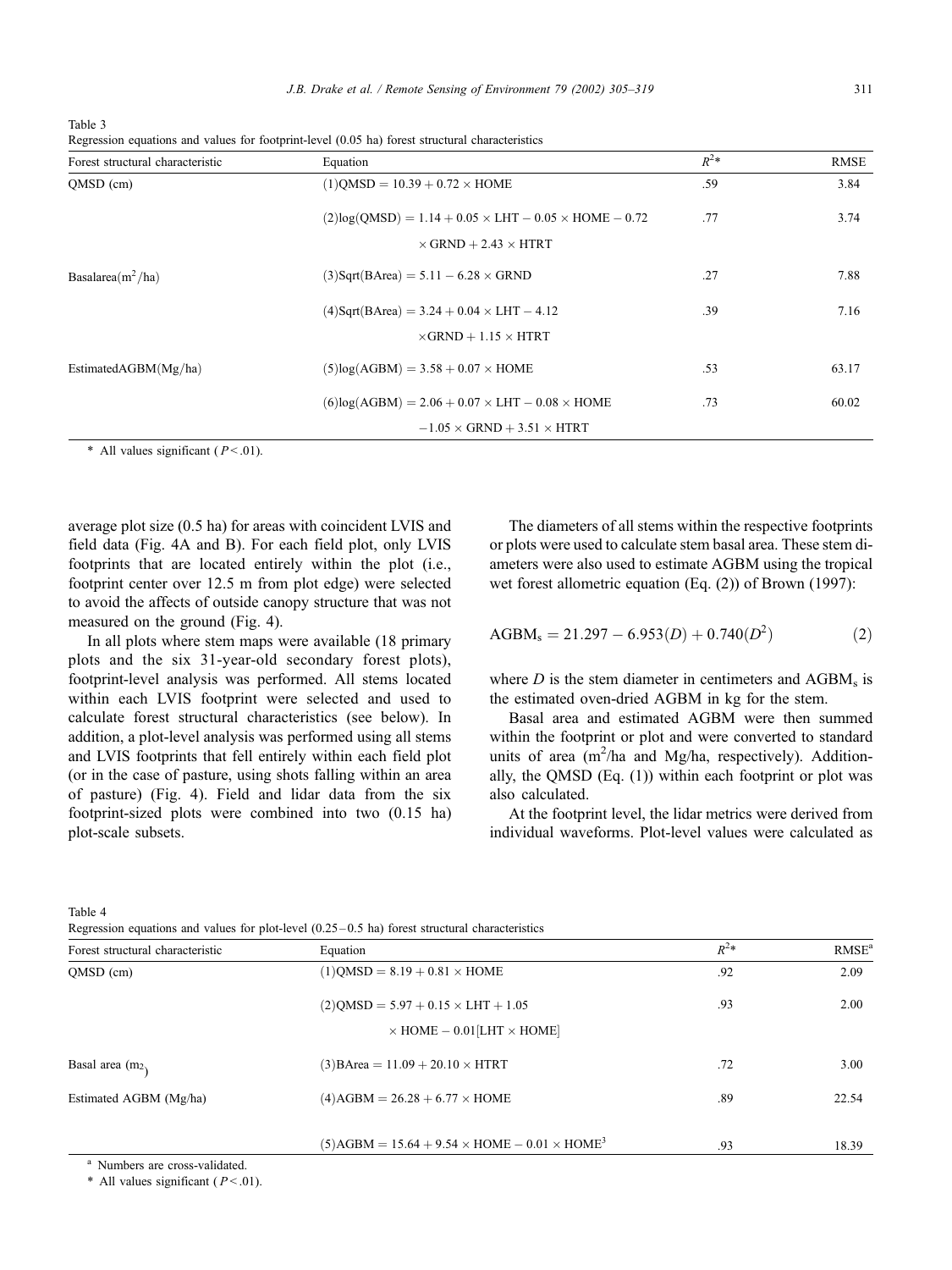

Fig. 5. Plot-level QMSD predicted from the LVIS HOME (Fig. 4) metric. The regression line is Eq. (1) in Table 4.

the means of metrics for all footprints within the plot. For example, plot-level LHT was calculated for each plot by taking the mean of LHT values for all footprints within the plot (Fig. 4).

Metrics derived from LVIS waveforms (Fig. 3) were then used to estimate the field-derived forest structural summaries at both the footprint and plot levels using stepwise multiple linear regression. During this process, transformations of dependent and independent variables (including square, square root, and logarithmic) were also explored. Those models that were found most predictive were then cross-validated (Cressie, 1991) to define a generalization error (RMSE). Finally, these models were applied to all of the LVIS data over La Selva to produce landscape-level maps of forest structural characteristics.

# 4. Results

The assortment of plots from different land cover types that are incorporated in this study span the range of forest structural characteristics for the La Selva landscape. Additionally, because the 18 primary forest plots are evenly stratified over the main upland edaphic and topographic conditions at La Selva (Clark & Clark, 2000), the primary forest data are an unbiased, representative sample of the structural conditions found in this primary tropical wet forest.

In general, all of the forest structural characteristics increase through the range of land cover types that were sampled (Table 1). There is a trend of increasing estimated AGBM and QMSD from pasture through secondary forest and into primary tropical forests. The exception to this trend is for the average QMSD value for the six 31-year-old secondary forest sites, which is larger than the average QMSD of the primary forest sites. This exception is likely the result of large remnant trees (i.e., those not cut down when the area was originally deforested), which are found within the 31-year-old forest area (Clark, personal observation) and strongly influence the QMSD values.



Fig. 6. Plot-level basal area predicted from the LVIS HTRT metric (Fig. 4). The regression line is Eq. (3) in Table 4.



Fig. 7. Plot-level AGBM predicted from the LVIS HOME (Fig. 4) metric. The regression line is Eq. (4) in Table 4.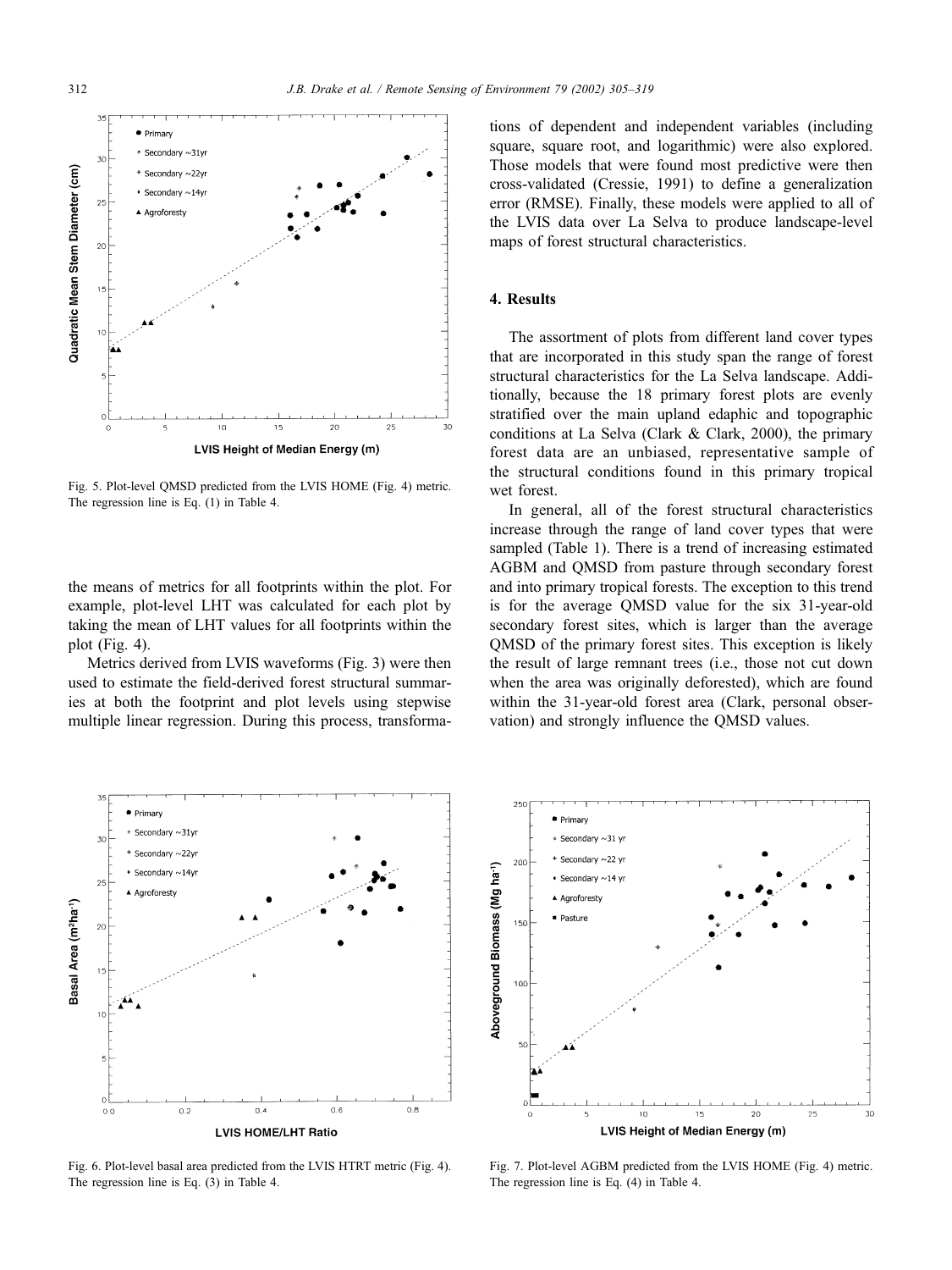

Fig. 8. Image of QMSD predicted from LVIS data over the La Selva Biological Station using Eq. (1) in Table 4. Note the areas of lower QMSD in western portions of La Selva that were selectively logged in the late 1970s, and the clustering of high QMSD values near streams.

Overall, the lidar metrics from these areas (Table 2) are sensitive to changes in forest structure in the different land cover types included in this study. The height metrics (i.e., LHT, HOME, and HTRT) are the most sensitive, and increase with increasing forest age, basal area, and biomass. GRND is generally insensitive to changes in forest structure beyond a secondary forest age of approximately 14 years.

At the footprint level (0.05 ha), metrics from LVIS are able to significantly estimate all three forest structural attributes throughout the range of conditions at La Selva, though in most cases logarithmic transformations of dependent variables was necessary. The HOME metric is the best single predictor of both QMSD (Table 3, Eq. (1)) and AGBM (Table 3, Eq. (5)) and explains 59% and 53% of the variation in these attributes, respectively. The GRND metric was the best single-term predictor of basal area (Table 3, Eq. (3)) and explained 27% of the variation.

For all three structural characteristics, multiple-term equations (Table 3, Eqs. (2), (4), and (6)) explain much higher levels of variation  $(R^2)$  than the single-term equations. The level of variation of basal area that is explained by both single- and multiple-term equations is over 40% lower than the levels for AGBM and QMSD.

At the plot level ( $\sim$  0.5 ha), all of the relationships between forest structural summaries and lidar metrics are much stronger than at the footprint level. For all singleterm equations, the levels of variation in forest structural summaries explained ( $R^2$  values) are over 35% higher at the plot level than at the footprint level and range from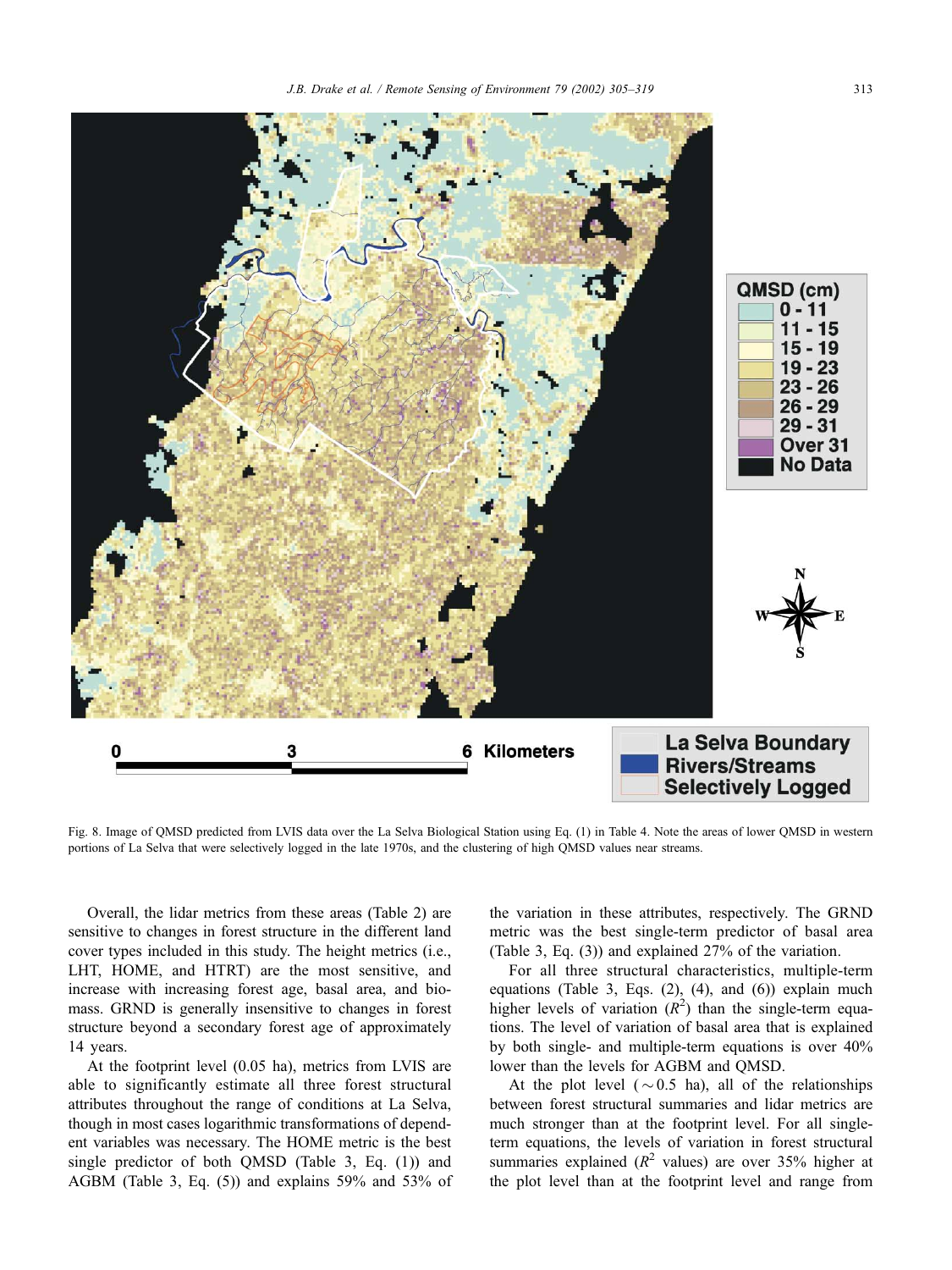

Fig. 9. Image of basal area predicted from LVIS data over the La Selva Biological Station using Eq. (3) in Table 4. Note the differences in basal area between younger secondary forest areas and primary forests (see land cover data in Fig. 2).

.72 to .92. Again, the  $R^2$  values for AGBM and QMSD are higher than for basal area.

The metric that is the best single-term predictor of both plot-level QMSD (Table 4, Eq. (1)) and AGBM (Table 4,



Fig. 10. Image of AGBM predicted from LVIS data over the La Selva Biological Station using Eq. (4) in Table 4. Note the areas of lower AGBM in western portions of the La Selva that were selectively logged in the late 1970s. In the right inset, AGBM predicted using the footprint-level ( $\sim 0.05$  ha) equation (Eq. (5) of Table 3) clearly reveals the clustering of high AGBM values near streams.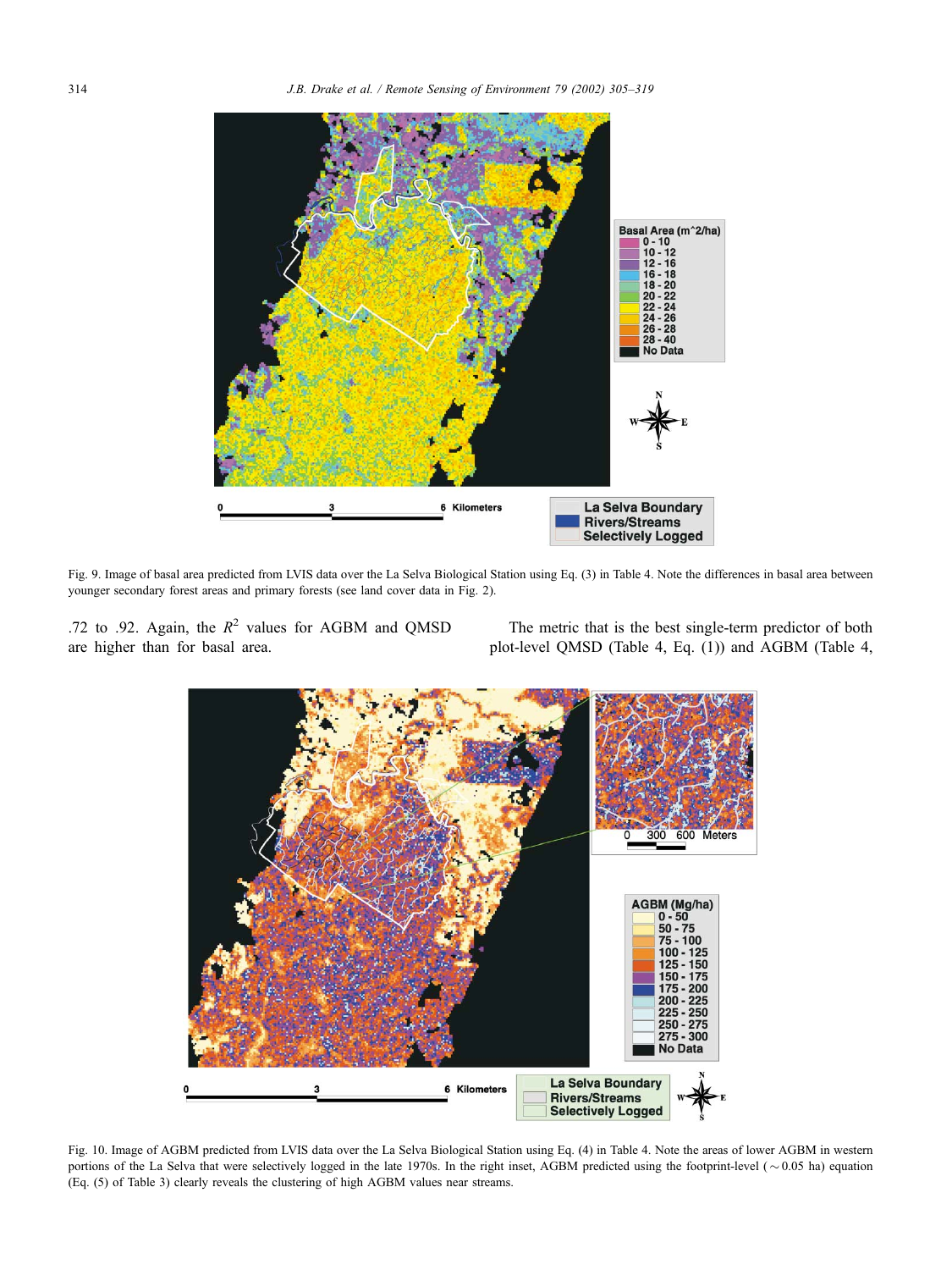Eq. (4)) is HOME, as is the case at the footprint level (Table 4). The HOME metric explains 89% of the variation in estimated AGBM and 92% of the variation in QMSD with no transformation of the dependent or independent variables. The best single-term predictor of plot-level basal area is HTRT  $(R^2 = .72)$ , instead of GRND, which is the best predictor of basal area at the footprint level.

Multiple-term equations (Table 4, Eqs. (2) and (5)) only marginally improve the relationship for both QMSD  $(R^2 = .93 \text{ vs. } .92)$  and estimated AGBM  $(R^2 = .93 \text{ vs. } .89)$ . For basal area, the single-term equation (Table 4, Eq. (3)) was selected through all combinations and transformations in the stepwise multiple regression procedure.

To further examine the nature of the single-term relationships, they are graphically represented in scatter plots (Figs.  $5-7$ ). In all three cases, the metrics significantly estimate forest structural summaries without reaching an asymptote throughout the entire range of conditions at La Selva. In addition, the cross-validated RMSE for all three single-term relationships (Table 4) is low. As a result, these relationships were applied to LVIS data over the entire La Selva landscape to produce images of estimated QMSD (Fig. 8), basal area (Fig. 9), and AGBM (Fig. 10) with a resolution equal to the plot level used in this study ( $\sim$  0.5 ha). In addition, the footprint-level ( $\sim$  0.05 ha) equation for AGBM (Table 3, Eq. (5)) was applied to a subset of the LVIS data within a primary forest area to produce a high-resolution image of estimated AGBM variability (Fig. 10, inset).

## 5. Discussion

#### 5.1. Field and lidar summaries

The trends in forest structural summaries (Table 1) are primarily in agreement with results from other studies for La Selva. As has been reported in other studies at La Selva (e.g., Guariguata et al., 1997), basal area does not significantly differ between older (i.e.,  $\sim$  22 years) secondary and old-growth forests. The large remnant stems in the 31-yearold secondary forest area result in the exception to the trend of increasing QMSD size through secondary forests and into primary forest plots, as mentioned above. Estimated AGBM is not as sensitive to remnant stems in secondary forest areas, and increases through the range of successional conditions sampled at La Selva.

Lidar-derived metrics are quite sensitive to changes in forest structure, particularly LHT, HOME, and HTRT (Table 2). The LHT from the 14-year-old secondary forest plot is higher than expected, which could be the result of two factors. First, large remnant stems, which can account for as much as 15% of the total basal area in secondary forests at La Selva (Guariguata et al., 1997), coupled with the sensitivity of LVIS canopy height to the maximum detectable canopy surface, may explain why these values

are higher than expected. Second, precise plot boundary coordinates were not available for the 14-year-old secondary plot, so the LVIS shots may not be entirely coincident with the actual plot location.

#### 5.2. Footprint-level relationships

The relationships between lidar metrics and field-derived forest structural summaries at the footprint-scale ( $\sim$  0.05 ha), though not as strong as the plot-level relationships (Tables 3 and 4), are significant. The multiple-term equations (Table 3, Eqs. (2) and (6)) selected through a stepwise multiple regression procedure explain 77% of the variation in QMSD and 73% of the variation in estimated AGBM across the range of conditions sampled in this dense tropical landscape. Still, the footprint-scale  $R^2$  values are less than 65% of the plot-level single-term equations and less than 80% of the plot-level multiterm regression equations (Tables 3 and 4).

The footprint-level relationships could be negatively affected by two factors. First, the level of variability in forest structure at the scale of an LVIS footprint (0.05 ha) is much higher than at the plot level ( $\sim$  0.5 ha). The level of variation in forest structural characteristics (as determined by calculating the coefficient of variation—CV) is two to three times higher at the footprint scale as the plot level (Table 5). This agrees with other studies that have reported that a plot size of approximately  $0.35 - 0.5$  ha is necessary for sampling tropical forest estimated AGBM and other structural characteristics (Brown et al., 1995; Clark & Clark, 2000).

A second factor that contributes to the weaker relationship between forest structural attributes and lidar metrics at the footprint level is geolocation of LVIS observations and stems in each forest area. Although LVIS shots may be geolocated to within  $1-2$  m (Blair & Hofton, 1999; Hofton et al., 2000a), the location of stems within primary and the 31-year-old secondary forest plots were referenced to a plot corner using a compass and fiberglass measuring tapes. As a result stem locations may be off by  $5-10$  m in random (i.e., approximately unbiased) directions. Thus, stems that were included in particular LVIS footprints for this analysis may be as many as 12 m (LVIS shot geolocation uncertainty + stem geolocation uncertainty) outside of the footprint area, and stems that are up to 12 m outside of the

Table 5

Coefficients of variation in forest structural characteristics at the footprintlevel (0.05 ha) and at the plot-level (0.5 ha, old-growth, and 0.3 ha for six combined 31-year-old secondary forest plots)

| Footprint-level CV <sup>a</sup> | Plot-level CV <sup>a</sup> |
|---------------------------------|----------------------------|
| 22.54                           | 9.60                       |
| 33.56                           | 11 94                      |
| 43.41                           | 14.01                      |
|                                 |                            |

<sup>a</sup> These values were calculated using only primary and 31-year-old secondary forests.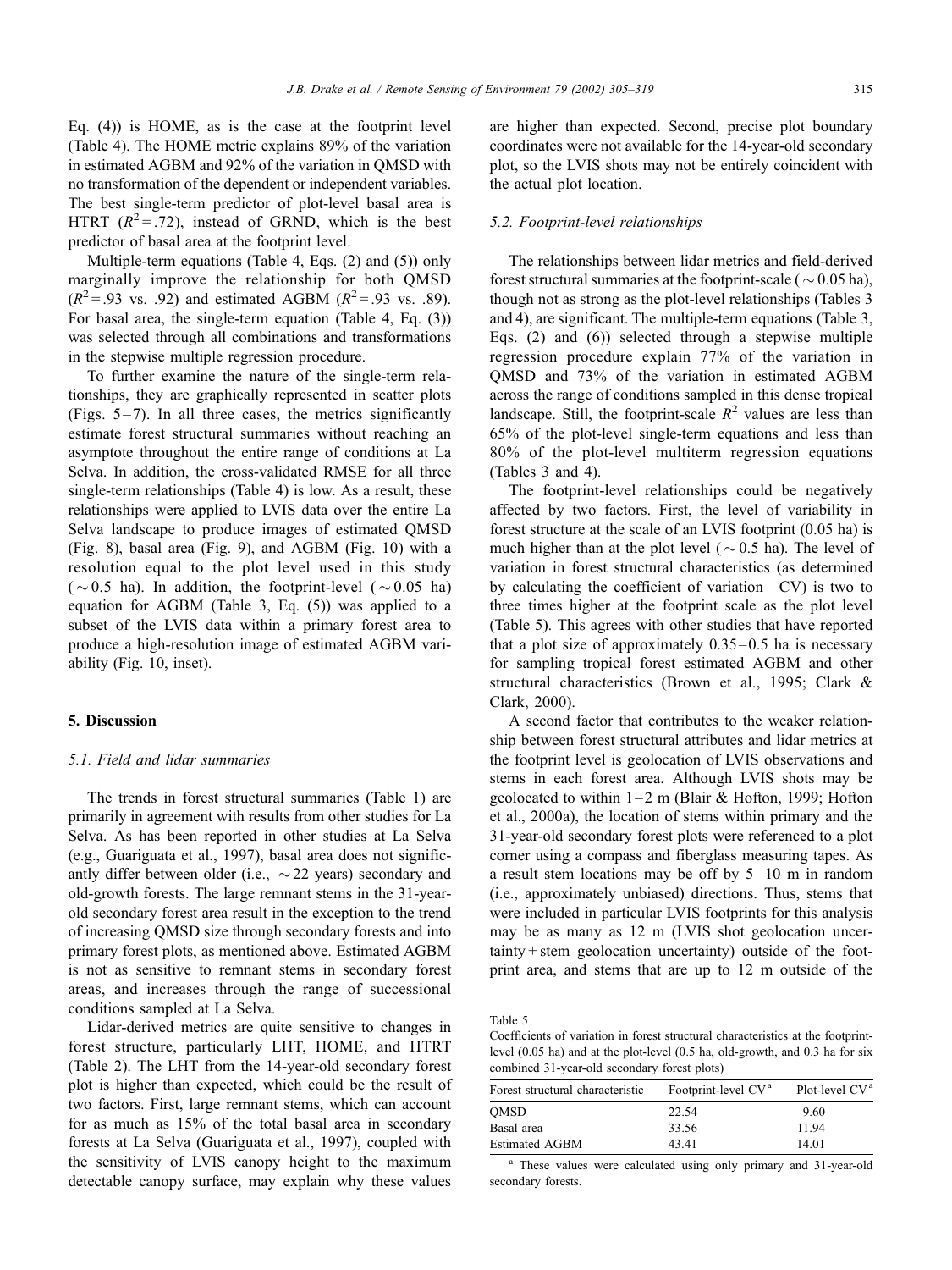footprint area and were not included may have truly been within the footprint.

## 5.3. Plot-level relationships

The relationships between lidar metrics and forest structural characteristics at the plot level are strong (Table 4). Metrics from LVIS are able to explain very high levels of variation  $(R^2 \text{ up to } .93)$  in tropical forest AGBM, basal area, and QMSD. These relationships are nonasymptotic (Figs.  $5-7$ ) through the entire range of conditions sampled at La Selva and permit estimates of AGBM to approximately the same level of accuracy as related large-footprint lidar studies in temperate coniferous forests (Lefsky et al., 1999a; Means et al., 1999).

The slightly weaker relationship between basal area and lidar metrics is caused by the lack of significant differences in basal area between secondary and primary forest areas that has been reported in field studies at La Selva (Guariguata et al., 1997). Although the frequency distribution of basal area (i.e., number of stems in different size classes) does change, the overall total basal area at La Selva is not significantly different beyond a secondary forest age of approximately 16 years since abandonment (Guariguata et al., 1997). As a result, lidar metrics such as LHT, HOME, and HTRT, which continue to increase with increasing forest age (Table 1), may not be as predictive of changes in total basal area compared to changes in estimated AGBM and QMSD. This may explain why GRND (which is also insensitive to changes beyond a young secondary forest) was the best single-term predictor of basal area at the footprint level (Table 3).

HOME is perhaps the metric with the strongest potential for estimating tropical forest structural characteristics. It is the best single-term predictor of both footprint- and plot-level QMSD and AGBM (Tables 3 and 4). The LHT metric is strongly influenced by the highest detectable canopy surface within a footprint. The HOME metric, however, may be more sensitive to both the vertical arrangement and density of canopy elements. In areas with densely packed canopy materials, less lidar energy will reach the ground, thereby increasing HOME. Conversely, in more open or disturbed areas (e.g., a tree-fall gap), more lidar energy will reach the ground, thus, reducing HOME. Because primary tropical forests represent a spectrum from newly created tree-fall gaps to mature patches with high canopy closure (Lieberman, Lieberman, & Peralta, 1989), the sensitivity of HOME to these changes make it an excellent predictor of forest structural attributes such as biomass.

The RMSE of 22.54 Mg/ha for the AGBM (Table 4, Eq. (4)) level is  $13.75\%$  of the mean (160.5 Mg/ha) plotlevel AGBM for all primary forest areas sampled at La Selva. This value is also comparable to a recent study in temperate coniferous forests where RMSE levels (131 Mg/ ha) were approximately 14% of the mean (965 Mg/ha) primary coniferous forest AGBM level (Means et al., 1999). Additionally, this value (the RMSE divided by the mean primary forest AGBM level) is approximately equal to the CV of field-estimated AGBM at La Selva (Table 5) and is approximately equal to the level of error from field measurements (Brown et al., 1995).

The images of forest structural characteristics (Figs.  $8-10$ ) over the entire La Selva landscape allow for an unprecedented examination of the relationship between forest structural characteristics and environmental (e.g., edaphic and topographic) conditions. Field-based efforts (Clark & Clark, 2000) have shown that although the AGBM summaries from primary forest plots in areas with different soil and topographic conditions do not significantly differ, the way in which this AGBM is distributed (i.e., the distribution of stem sizes) does vary. In future work, we hope to fully explore the variability in AGBM arrangement over the entire La Selva landscape.

The landscape-scale images of tropical forest structural characteristics (Figs.  $8-10$ ) reveal several trends. First, through comparisons with a map of La Selva land cover (Fig. 2) secondary and primary forest areas are clearly distinct in terms of estimated AGBM (Fig. 10) and QMSD (Fig. 8), but not in terms of basal area (Fig. 9), as expected from field studies (Guariguata et al., 1997). Secondly, an area of primary forest in western La Selva that was selectively logged (i.e., commercial stems >70-cm diameter were removed) in the late 1970s is also distinct from the undisturbed primary forest in eastern La Selva (with approximately the same edaphic and topographic conditions). Third, high estimated AGBM (Fig. 10), basal area (Fig. 9), and QMSD (Fig. 8) values are clustered around stream valleys throughout the La Selva landscape, consistent with field data (Clark & Clark, 2000).

Previous remote sensing studies using passive optical and SAR instruments have had great difficulty in estimating tropical forest structural characteristics such as AGBM. Metrics from passive optical instruments such as Landsat are highly sensitive to leaf area index, or LAI (Hall, Shimabukuro, & Huemmrich, 1995; Running, Peterson, Spanner, & Teuber, 1986); but in the tropics, LAI and leaf biomass levels may become asymptotic in secondary forests less than 10 years old (Brown & Lugo, 1990; Foody, Palubinskas, Lucas, Curran, & Honzak, 1996). This may explain why passive optical instruments are insensitive to changes in AGBM beyond secondary forests of 10-15 years (Sader et al., 1989; Steininger, 1996). Similarly, SAR backscatter tends to saturate in dense forest conditions (Imhoff, 1995; Kasischke et al., 1997; Waring et al., 1995) and has been shown to be insensitive to changes in AGBM for secondary tropical forests with AGBM levels >60 Mg/ha (Luckman et al., 1997). Consequently, the ability of a large-footprint lidar to accurately predict tropical forest structural characteristics across a dense, structurally complex tropical forest landscape is extraordinary.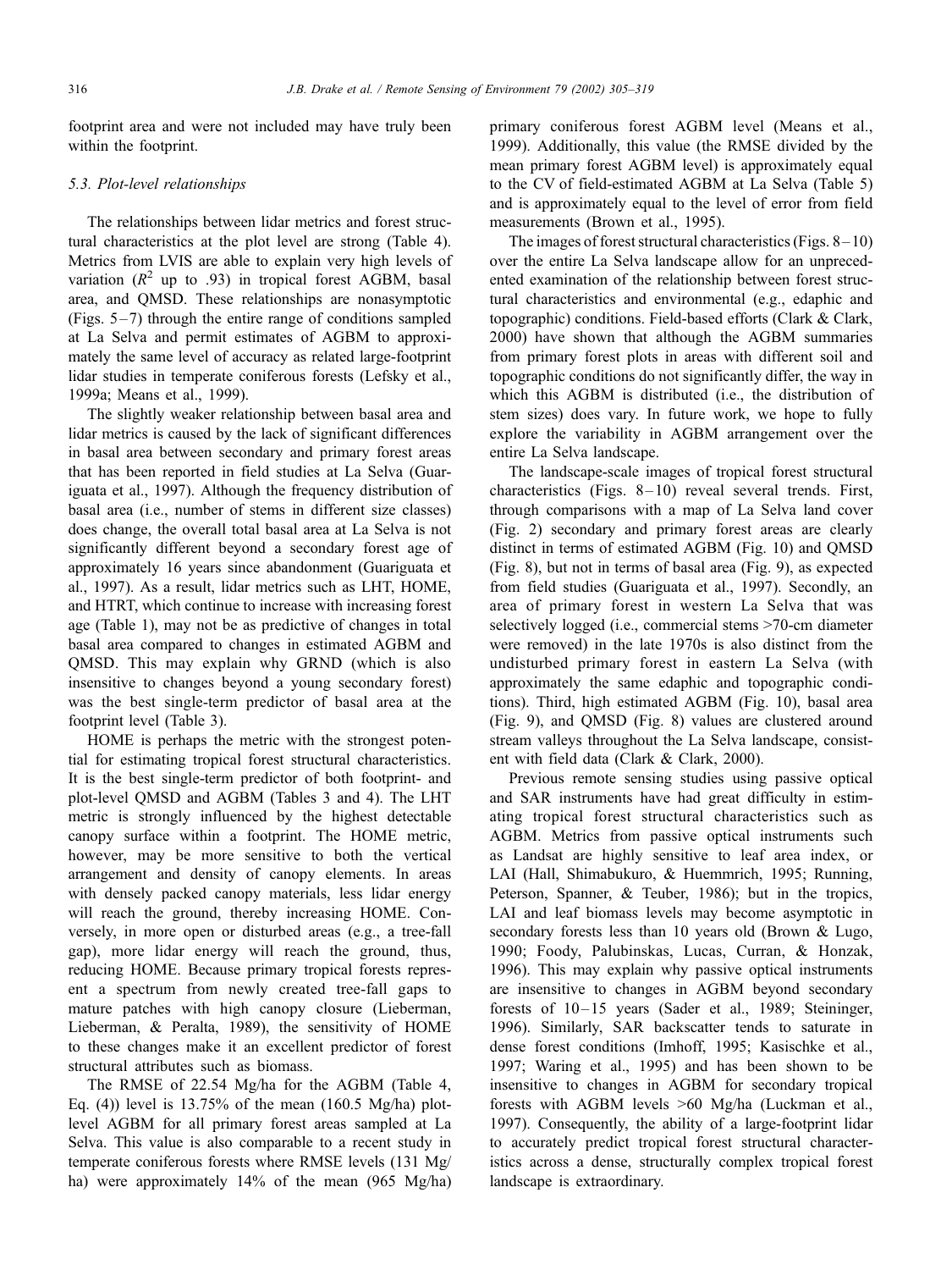# 6. Conclusions

Metrics derived from a large-footprint lidar instrument were significantly correlated with tropical forest structural characteristics at both footprint and plot levels across the entire range of conditions in a structurally complex tropical wet forest. Although the majority of the field-measured forest structural data are from the high-end of the biomass and basal area spectrum at La Selva, the instrument nonetheless successfully measured the structural heterogeneity within this dense primary forest at both footprint (0.05 ha)

and plot ( $\sim$  0.5 ha) levels. At the level of individual LVIS footprints (0.05 ha), the relationship between lidar metrics and forest structural characteristics is weakened by problems of geolocation (stems and LVIS footprints), and the level of variation in forest structure at that scale. Nevertheless, even with these factors the relationships between lidar metrics and tropical forest structural attributes are strong through the entire range of conditions sampled.

At the plot level (0.5 ha), these factors are negligible and the relationship among plot-level forest structural summaries and lidar metrics are extremely strong. The levels of variation explained by metrics from the LVIS instrument at this scale are significantly higher than for any other remote sensing instrument for tropical forests areas to our knowledge. The level of RMSE of the relationships between lidar metrics and QMSD and estimated AGBM is approximately the same as from previous studies in more open temperate forests. As a result, when these relationships are applied to LVIS data over the entire landscape at La Selva, it is possible to examine the relationship between forest structural characteristics and environmental conditions (e.g., topography) and past land use (e.g., selective logging).

Although several of the forest structural characteristics used in this study from La Selva are lower than many moist tropical rainforests (Brown, 1997; Brown et al., 1995; Laurance et al., 1999; Saldarriaga et al., 1988), this is not the case for all forest characteristics at La Selva. For example, the heights of emergent  $(50 \text{ m})$  and average canopy-forming trees ( $\sim$ 33 m) at La Selva are approximately equivalent to those found in other neotropical rainforests (Richards, 1996).

Perhaps more important from a lidar remote sensing point of view is the light availability at ground level. The degree of canopy closure in primary and secondary forest areas at La Selva is approximately 98– 99% at 1 m above ground level (Fetcher, Oberbauer, & Chazdon, 1994; Nicotra et al., 1999). This is among the highest canopy closure values found in tropical and extratropical forests (Baldocchi & Collineau, 1994). Thus, although large-footprint lidar has proven effective for estimation of forest structure in temperate forests with higher AGBM levels than La Selva, the ability of this technology to recover forest structural characteristics in a dense tropical forest with three to four times

higher canopy closure than most temperate forests (Baldocchi & Collineau, 1994) is critical. This ability is particularly important at a global scale because tropical forests are estimated to contain approximately 40% of the carbon in the terrestrial vegetation pool (Dixon et al., 1994). The combination of the previous efforts in temperate forests along with this study in tropical forests strongly confirm that next-generation lidar technology, as found on the VCL mission, will greatly improve global estimates of AGBM and other forest structural characteristics.

#### Acknowledgments

We are grateful to Nancy Casey-McCabe, Dave Kendig, and Birgit Peterson for their help in processing the LVIS data, and Leonel Campos Ramos, William Conejo Miranda, Marcos Molina, Jeanette Paniagua, Braulio Vilchez, Laura Rochio, and Birgit Peterson for valuable help in collecting field data. We also thank the La Selva Biological Station, the Organization for Tropical Studies, the Carbono Project (funded by DOE and NSF), Wallops Flight Facility Aircraft Programs Office, the National Geographic Institute of Costa Rica, and the Government of Costa Rica. We also thank the anonymous referees for helpful comments on this paper. Our project is funded by a NASA contract to the University of Maryland for the implementation and execution of the VCL Mission under the Earth System Science Pathfinder program.

#### References

- Baldocchi, D., & Collineau, S. (1994). The physical nature of solar radiation in heterogeneous canopies: spatial and temporal attributes. In: M. M. Caldwell, & R. W. Pearcy (Eds.), Exploitation of environmental heterogeneity by plants (pp. 21-71). New York: Academic Press.
- Blair, J. B., Coyle, D. B., Bufton, J., & Harding, D. J. (1994). Optimization of an airborne laser altimeter for remote sensing of vegetation and tree canopies. IGARSS-'94—surface and atmospheric remote sensing: technologies data analysis and interpretation ( pp. 939 – 941). Pasadena,  $CA$  · IEEE.
- Blair, J. B., & Hofton, M. A. (1999). Modeling laser altimeter return waveforms over complex vegetation using high-resolution elevation data. Geophysical Research Letters, 26, 2509 – 2512.
- Blair, J. B., Rabine, D. L., & Hofton, M. A. (1999). The Laser Vegetation Imaging Sensor (LVIS): a medium-altitude, digitation-only, airborne laser altimeter for mapping vegetation and topography. ISPRS Journal of Photogrammetry and Remote Sensing, 54, 115 – 122.
- Brown, I. F., Martinelli, L. A., Thomas, W. W., Moreira, M. Z., Ferreira, C. A. C., & Victoria, R. A. (1995). Uncertainty in the biomass of Amazonian forests — an example from Rondonia, Brazil. Forest Ecology and Management, 75, 175-189.
- Brown, S. (1997). Estimating biomass and biomass change of tropical forests: a primer (UN-FAO Forestry Paper 134). Rome, Italy: UN-FAO.
- Brown, S., & Lugo, A. E. (1990). Tropical secondary forests. Journal of Tropical Ecology, 6, 1-32.
- Chazdon, R. L. (1996). Spatial heterogeneity in tropical forest structure: canopy palms as landscape mosaics. Trends in Ecology and Evolution,  $11, 8 - 9.$
- Clark, D. B. (1990). La Selva Biological Station: a blueprint for stimulating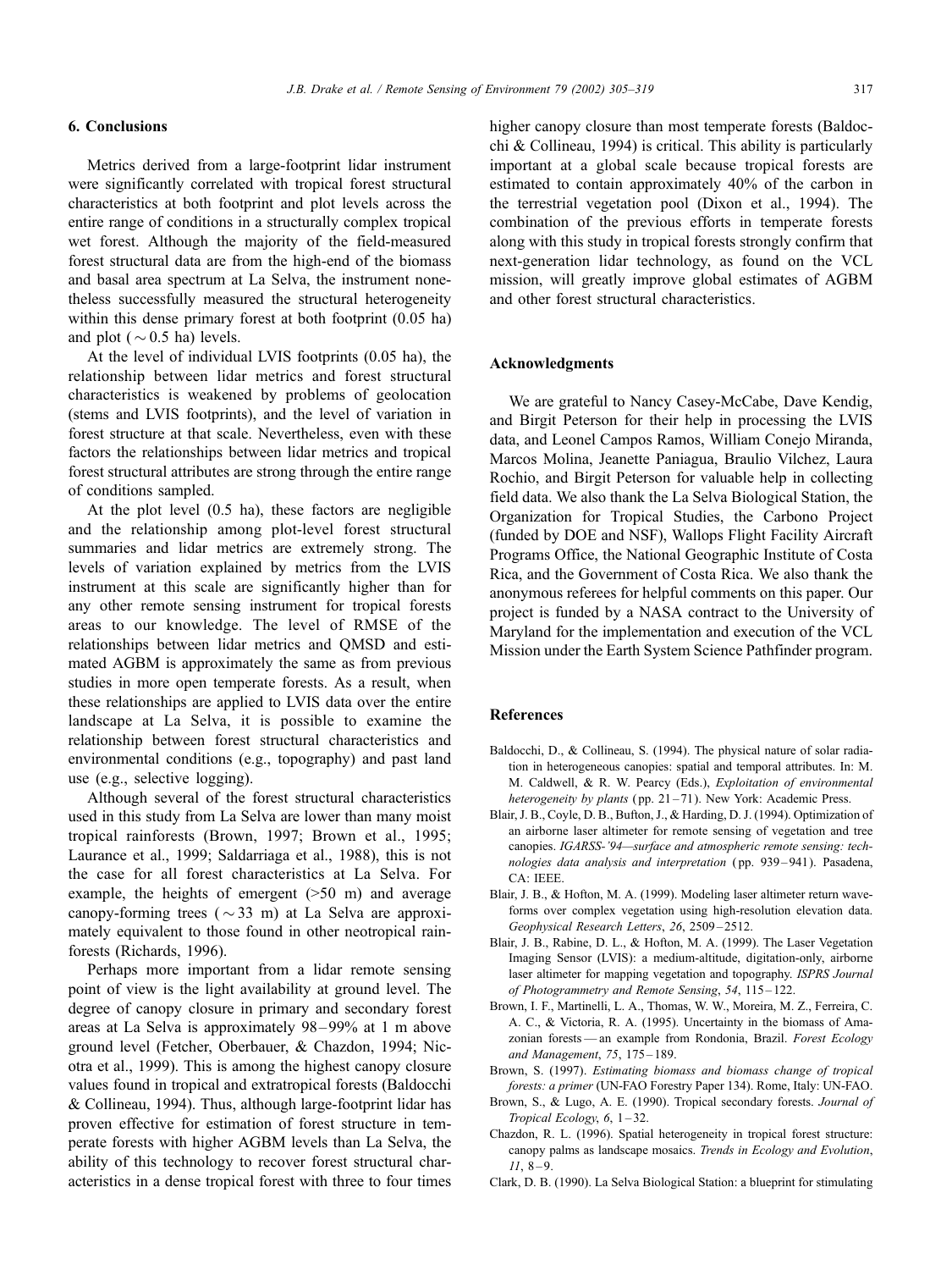tropical research. In: A. H. Gentry (Ed.), Four neotropical rainforests ( pp. 9 – 27). New Haven, CT: Yale University Press.

- Clark, D. B., & Clark, D. A. (2000). Landscape-scale variation in forest structures and biomass in a tropical rain forest. Forest Ecology and Management, 137, 185-198.
- Clark, D. B., Clark, D. A., & Read, J. M. (1998). Edaphic variation and the mesoscale distribution of tree species in a neotropical rain forest. Journal of Ecology, 86, 101-112.
- Clark, D. B., Clark, D. A., Rich, P. M., Weiss, S., & Oberbauer, S. F. (1996). Landscape scale evaluation of understory light and canopy structure: methods and application in a neotropical lowland rain forest. Canadian Journal of Forest Research, 26, 747 – 757.

Cressie, N. A. (1991). Statistics for spatial data. New York: Wiley.

- Curran, P. J., Foody, G. M., Lucas, R. M., Honzak, M., & Grace, J. (1997). The carbon balance of tropical forests: from the local to the regional scale. In: P. R. van Gardingen, G. M. Foody, & P. J. Curran (Eds.), Scaling-up from cell to landscape (pp. 201-227). Cambridge: Cambridge University Press.
- Denslow, J. S., & Hartshorn, G. S. (1994). Tree-fall gap environments and forest dynamic processes. In: L. A. McDade, K. S. Bawa, H. A. Hespenheide, & G. S. Hartshorn (Eds.), La Selva: ecology and natural history of a neotropical rain forest (pp. 120-127). Chicago: University of Chicago Press.
- Dixon, R. K., Brown, S., Houghton, R. A., Solomon, A. M., Trexler, M. C., & Wisniewski, J. (1994). Carbon pools and flux of global forest ecosystems. Science, 263, 185-190.
- Dobson, M. C., Ulaby, F. T., Letoan, T., Beaudoin, A., Kasischke, E. S., & Christensen, N. (1992). Dependence of radar backscatter on coniferous forest biomass. IEEE Transactions on Geoscience and Remote Sensing, 30, 412 – 415.
- Drake, J. B., & Weishampel, J. F. (2000). Multifractal analysis of canopy height measures in a longleaf pine savanna. Forest Ecology and Management, 128, 121 – 127.
- Dubayah, R., Blair, J. B., Bufton, J. L., Clark, D. B., JaJa, J., Knox, R. G., Luthcke, S. B., Prince, S., & Weishampel, J. F. (1997). The Vegetation Canopy Lidar mission. In: Land satellite information in the next decade: II. Sources and applications (pp. 100-112). Bethesda, MD: American Society for Photogrammetry and Remote Sensing.
- Dubayah, R. O., Knox, R. G., Hofton, M. A., Blair, J. B., & Drake, J. B. (2000). Land surface characterization using lidar remote sensing. In: M. Hill, & R. Aspinall (Eds.), Spatial information for land use management (pp. 25-38). Singapore: International Publishers Direct.
- Fetcher, N., Oberbauer, S. F., & Chazdon, R. L. (1994). Physiological ecology of plants. In: L. A. McDade, K. S. Bawa, H. A. Hespenheide, & G. S. Hartshorn (Eds.), La Selva: ecology and natural history of a neotropical rain forest (pp. 128-141). Chicago: University of Chicago Press.
- Foody, G. M., & Curran, P. J. (1994). Estimation of tropical forest extent and regenerative stage using remotely-sensed data. Journal of Biogeography, 21, 223 – 244.
- Foody, G. M., Palubinskas, G., Lucas, R. M., Curran, P. J., & Honzak, M. (1996). Identifying terrestrial carbon sinks: classification of successional stages in regenerating tropical forest from Landsat TM data. Remote Sensing of Environment, 55, 205-216.
- Fransson, J. E. S., Walter, F., & Ulander, L. M. H. (2000). Estimation of forest parameters using CARABAS-II VHFSAR data. IEEE Transactions on Geoscience and Remote Sensing, 38, 720-727.
- Guariguata, M. R., Chazdon, R. L., Denslow, J. S., Dupuy, J. M., & Anderson, L. (1997). Structure and floristics of secondary and old-growth forest stands in lowland Costa Rica. Plant Ecology, 132, 107 – 120.
- Hall, F. G., Shimabukuro, Y. E., & Huemmrich, K. F. (1995). Remote-sensing of forest biophysical structure using mixture decomposition and geometric reflectance models. Ecological Applications, 5, 993 – 1013.
- Hofton, M. A., Blair, J. B., Minster, J. B., Ridgeway, J. R., Williams, N. P., Bufton, J. L., & Rabine, D. L. (2000a). An airborne scanning laser altimetry survey of Long Valley, California. International Journal of Remote Sensing, 21, 2413 – 2437.

Hofton, M. A., Minster, J. B., & Blair, J. B. (2000b). Decomposition of

laser altimeter waveforms. IEEE Transactions on Geoscience and Remote Sensing, 38, 1989 – 1996.

- Holdridge, L. R., Grenke, W. C., Hatheway, W. H., Liang, T., & Tosi, J. A. Jr. (1971). Forest environments in tropical life zones: a pilot study. Oxford: Pergamon.
- Imhoff, M. L. (1995). Radar backscatter and biomass saturation—ramifications for global biomass inventory. IEEE Transactions on Geoscience and Remote Sensing,  $33, 511 - 518$ .
- Kasischke, E. S., Melack, J. M., & Dobson, M. C. (1997). The use of imaging radars for ecological applications — a review. Remote Sensing of Environment, 59, 141 – 156.
- Laurance, W. F., Fearnside, P. M., Laurance, S. G., Delamonica, P., Lovejoy, T. E., Rankin-de Merona, J., Chambers, J. Q., & Gascon, C. (1999). Relationship between soils and Amazon forest biomass: a landscapescale study. Forest Ecology and Management, 118, 127-138.
- Lefsky, M. A. (1997). Application of lidar remote sensing to the estimation of forest canopy and stand structure (pp. 185). PhD dissertation, Department of Environmental Sciences, University of Virginia, Charlottesville.
- Lefsky, M. A., Cohen, W. B., Acker, S. A., Parker, G. G., Spies, T. A., & Harding, D. (1999a). Lidar remote sensing of the canopy structure and biophysical properties of Douglas-fir western hemlock forests. Remote Sensing of Environment, 70, 339-361.
- Lefsky, M. A., Harding, D., Cohen, W. B., Parker, G., & Shugart, H. H. (1999b). Surface lidar remote sensing of basal area and biomass in deciduous forests of eastern Maryland, USA. Remote Sensing of Environment, 67, 83 – 98.
- Lieberman, M., Lieberman, D., & Peralta, R. (1989). Forests are not just Swiss cheese: canopy stereogeometry of non-gaps in tropical forests. Ecology, 70, 550 – 552.
- Luckman, A., Baker, J., Kuplich, T. M., Yanasse, C. D. F., & Frery, A. C. (1997). A study of the relationship between radar backscatter and regenerating tropical forest biomass for spaceborne SAR instruments. Remote Sensing of Environment, 60, 1-13.
- Magnussen, S., & Boudewyn, P. (1998). Derivations of stand heights from airborne laser scanner data with canopy-based quantile estimators. Canadian Journal of Forest Research, 28, 1016-1031.
- Matlock Jr., R. B., & Hartshorn, G. S. (1999). Organization for Tropical Studies: La Selva Biological Station. Bulletin of the Ecological Society of America, 80, 188 – 193.
- McDade, L. A., Bawa, K. S., Hespenheide, H. A., & Hartshorn, G. S. (Eds.). (1994). La Selva: ecology and natural history of a neotropical rain forest. Chicago: University of Chicago Press.
- Means, J. E., Acker, S. A., Harding, D. J., Blair, J. B., Lefsky, M. A., Cohen, W. B., Harmon, M. E., & McKee, W. A. (1999). Use of large-footprint scanning airborne lidar to estimate forest stand characteristics in the Western Cascades of Oregon. Remote Sensing of Environment, 67, 298-308.
- Menalled, F. D., Kelty, M. J., & Ewel, J. J. (1998). Canopy development in tropical tree plantations: a comparison of species mixtures and monocultures. Forest Ecology and Management, 104, 249-263.
- Moran, E. F., Brondizio, E., Mausel, P., & Wu, Y. (1994). Integrating Amazonian vegetation, land-use, and satellite data. Bioscience, 44,  $329 - 338.$
- Naesset, E. (1997). Estimating timber volume of forest stands using airborne laser scanner data. Remote Sensing of Environment, 61, 246 – 253.
- Nelson, R. (1997). Modeling forest canopy heights: the effects of canopy shape. Remote Sensing of Environment, 60, 327–334.
- Nelson, R. F., Gregoire, T. G., & Oderwald, R. G. (1998). The effects of fixed-area plot width on forest canopy height simulation. Forest Science, 44, 438 – 444.
- Nelson, R., Oderwald, R., & Gregoire, T. G. (1997). Separating the ground and airborne laser sampling phases to estimate tropical forest basal area, volume, and biomass. Remote Sensing of Environment, 60,  $311 - 326$ .
- Nelson, R., Swift, R., & Krabill, W. (1988). Using airborne lasers to estimate forest canopy and stand characteristics. Journal of Forestry, 86,  $31 - 38.$